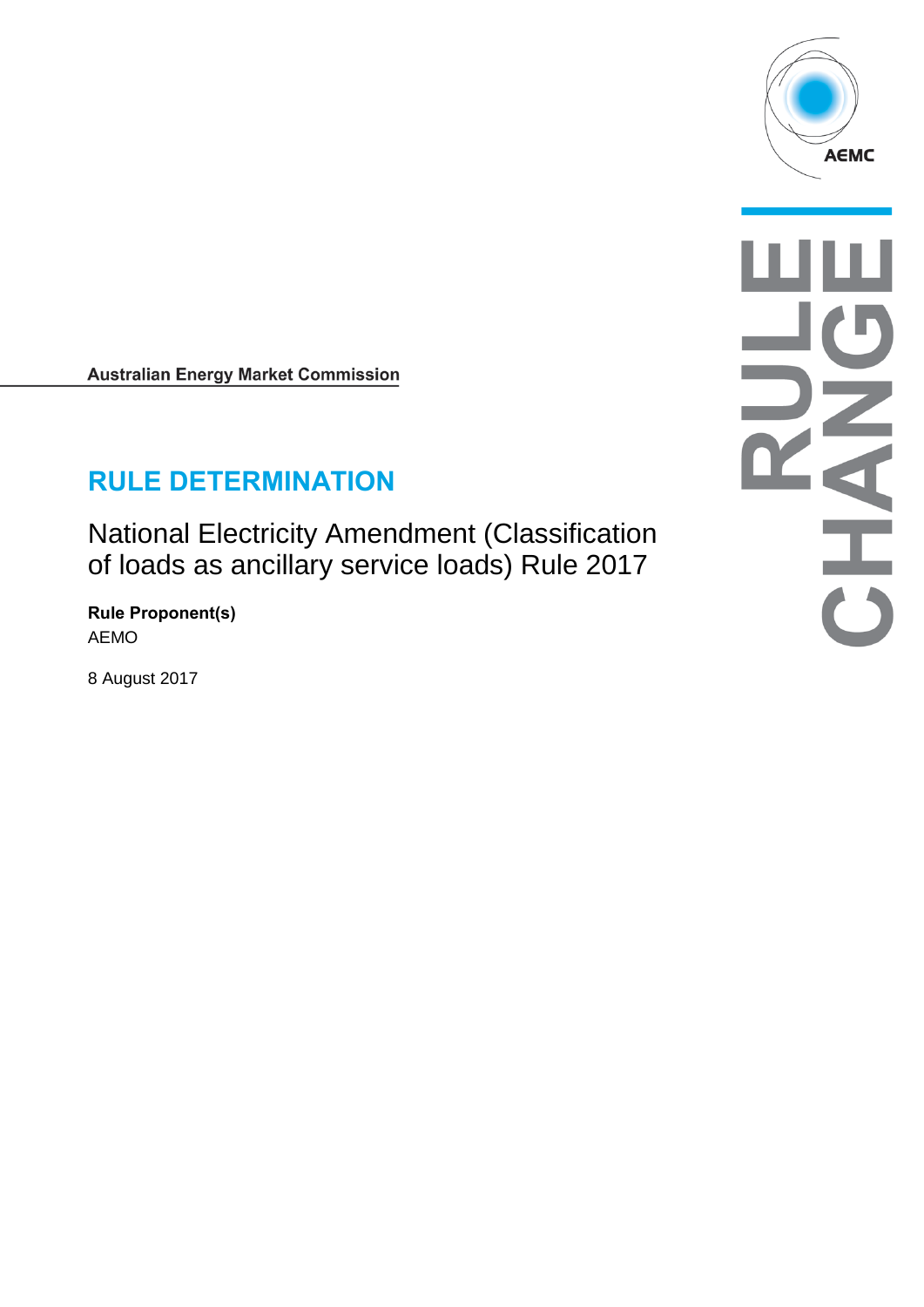#### **Inquiries**

Australian Energy Market Commission PO Box A2449 Sydney South NSW 1235

**E**: aemc@aemc.gov.au **T**: (02) 8296 7800 **F**: (02) 8296 7899

Reference: ERC0221

#### **Citation**

AEMC 2017, Classification of loads as ancillary service loads, Rule Determination, 8 August 2017, Sydney

#### **About the AEMC**

The AEMC reports to the Council of Australian Governments (COAG) through the COAG Energy Council. We have two functions. We make and amend the national electricity, gas and energy retail rules and conduct independent reviews for the COAG Energy Council.

This work is copyright. The Copyright Act 1968 permits fair dealing for study, research, news reporting, criticism and review. Selected passages, tables or diagrams may be reproduced for such purposes provided acknowledgement of the source is included.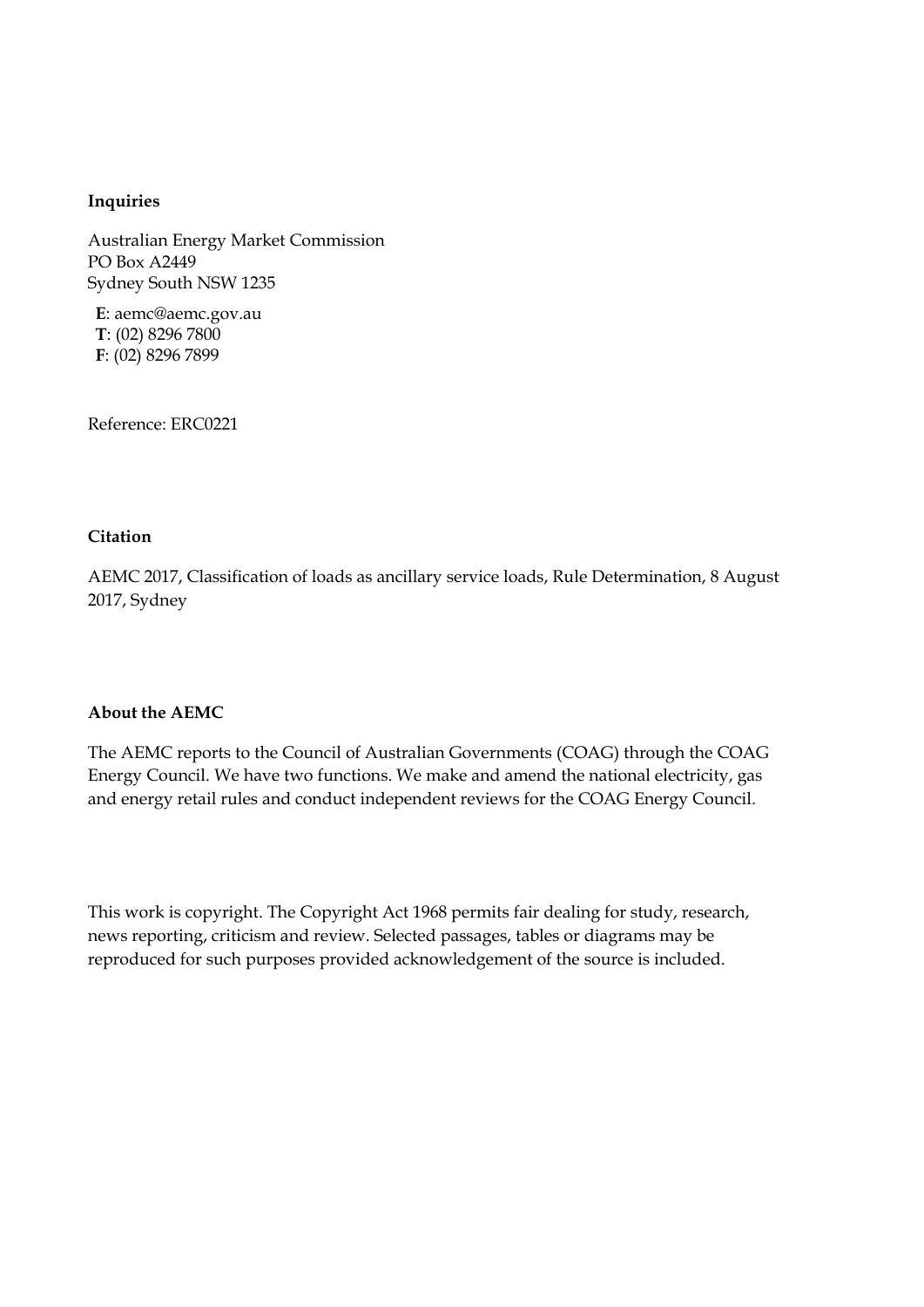## **Summary**

The Australian Energy Market Commission (AEMC or Commission) has made a rule that allows Market Ancillary Service Providers (MASPs) to classify *any* load approved by AEMO as an ancillary service load. This is achieved by removing the requirement that ancillary service load must be a market load.

The rule change request was submitted by AEMO on 26 April 2017. The expedited rule change process was used for this rule change. The Commission determined that it should make the rule as proposed, with some amendments, since it considers it will, or is likely to, contribute to the achievement of the National Electricity Objective, because:

- The rule will enhance competition, as well as promoting consumer choice. Retail customers who are currently served by their local retailer will gain access to a competitive market for MASP services, leading to an increase in the number of customers eligible to provide their loads for providing market ancillary services.
- The rule will increase the amount of load that will be eligible to provide ancillary services thereby potentially increasing the resources available to AEMO with which to maintain power system security

The final rule will come into effect on 29 August 2017. This allows AEMO sufficient time to amend their registration procedures and documents to take account of this change.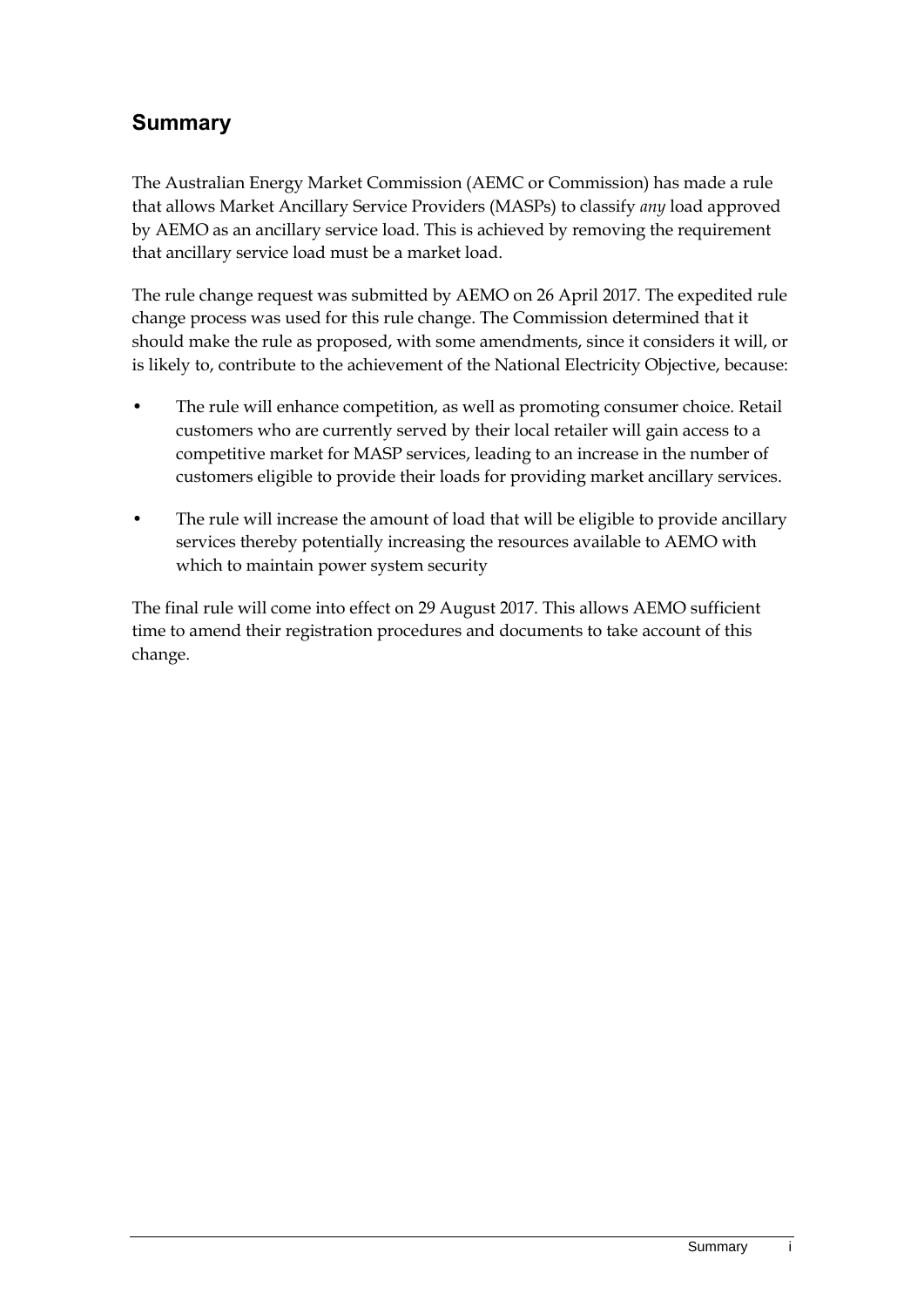### **Contents**

| $\mathbf{1}$   |     |  |  |  |
|----------------|-----|--|--|--|
|                | 1.1 |  |  |  |
|                | 1.2 |  |  |  |
|                | 1.3 |  |  |  |
|                | 1.4 |  |  |  |
|                | 1.5 |  |  |  |
| $\overline{2}$ |     |  |  |  |
|                | 2.1 |  |  |  |
|                | 2.2 |  |  |  |
|                | 2.3 |  |  |  |
|                | 2.4 |  |  |  |
|                | 2.5 |  |  |  |
|                | 2.6 |  |  |  |
|                | 2.7 |  |  |  |
|                | 2.8 |  |  |  |
|                | 2.9 |  |  |  |
|                |     |  |  |  |
| A              |     |  |  |  |
|                | A.1 |  |  |  |
|                | A.2 |  |  |  |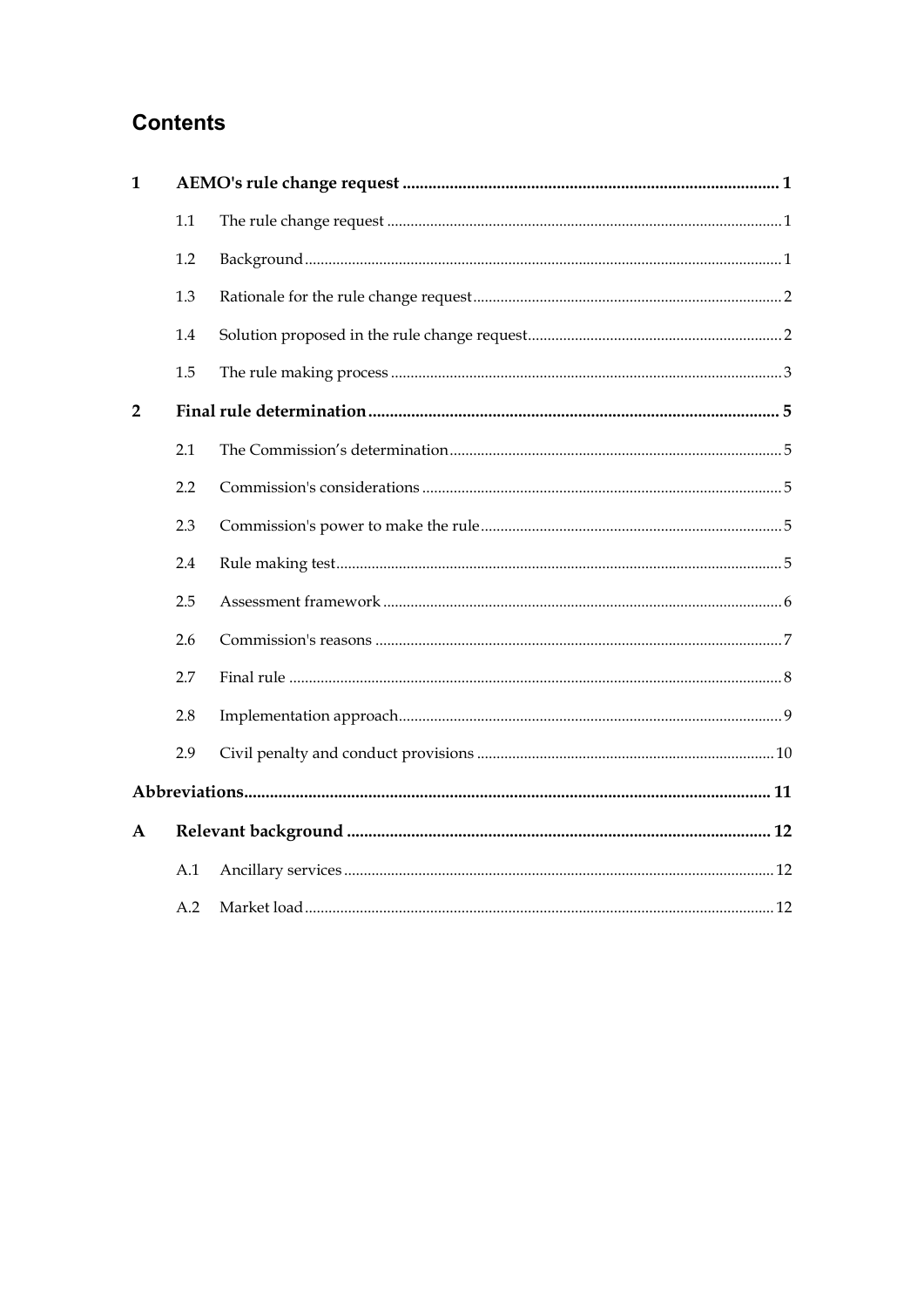### <span id="page-4-0"></span>**1 AEMO's rule change request**

#### <span id="page-4-1"></span>**1.1 The rule change request**

On 26 April 2017, Australian Energy Market Operator (AEMO) made a request to the Australian Energy Market Commission (AEMC or Commission) seeking to amend the National Electricity Rules (NER) (rule change request) to:

- allow Market Ancillary Service Providers (MASPs) to classify any load as ancillary service load by removing the requirement that ancillary service load must be market load
- make minor drafting changes to ensure the consistent use of language with respect to the description of ancillary service loads throughout the NER.

#### <span id="page-4-2"></span>**1.2 Background**

In 2015 the COAG Energy Council submitted the *Demand response mechanism and ancillary service unbundling* (DRM-ASU) rule change request to the Commission.<sup>1</sup> In response to this request, the Commission made a final rule, the *Demand response mechanism and ancillary services unbundling rule* (DRM-ASU amending rule), which unbundled the provision of ancillary services from the sale of energy. This rule came into effect on 1 July 2017.2

The DRM-ASU amending rule implemented ancillary service unbundling by creating a new type of market participant - a MASP – to offer customers' market loads or an aggregation of market loads into the frequency control ancillary services (FCAS) markets. As a MASP does not need to be a customer's retailer in order to offer demand response services, the DRM-ASU amending rule effectively separated the provision of ancillary services from the purchase and sale of energy from the wholesale market. The MASP is required to satisfy certain registration and technical requirements and deliver FCAS services in accordance with AEMO's specifications just as any other market participant is currently required to do.

At the time the DRM-ASU amending rule came into effect on 1 July 2017, the NER contained a restriction that only loads that are market loads were eligible for classification as ancillary service load. This restriction renders loads that are not market loads (i.e. loads supplied by the local retailer<sup>3</sup>) ineligible from participating in ancillary service unbundling, and are therefore not capable of being offered by MASPs as FCAS resources.4

<sup>1</sup> COAG Energy Council, Demand Response Mechanism Rule Change Request, 25 March 2015.

<sup>2</sup> National Electricity Amendment (Demand Response Mechanism and Ancillary Services Unbundling) Rule 2016 No. 10.

<sup>3</sup> Clause 2.3.2 (a) of the NER

<sup>4</sup> Clause 2.3.5(b) of the NER and the DRM-ASU amending rule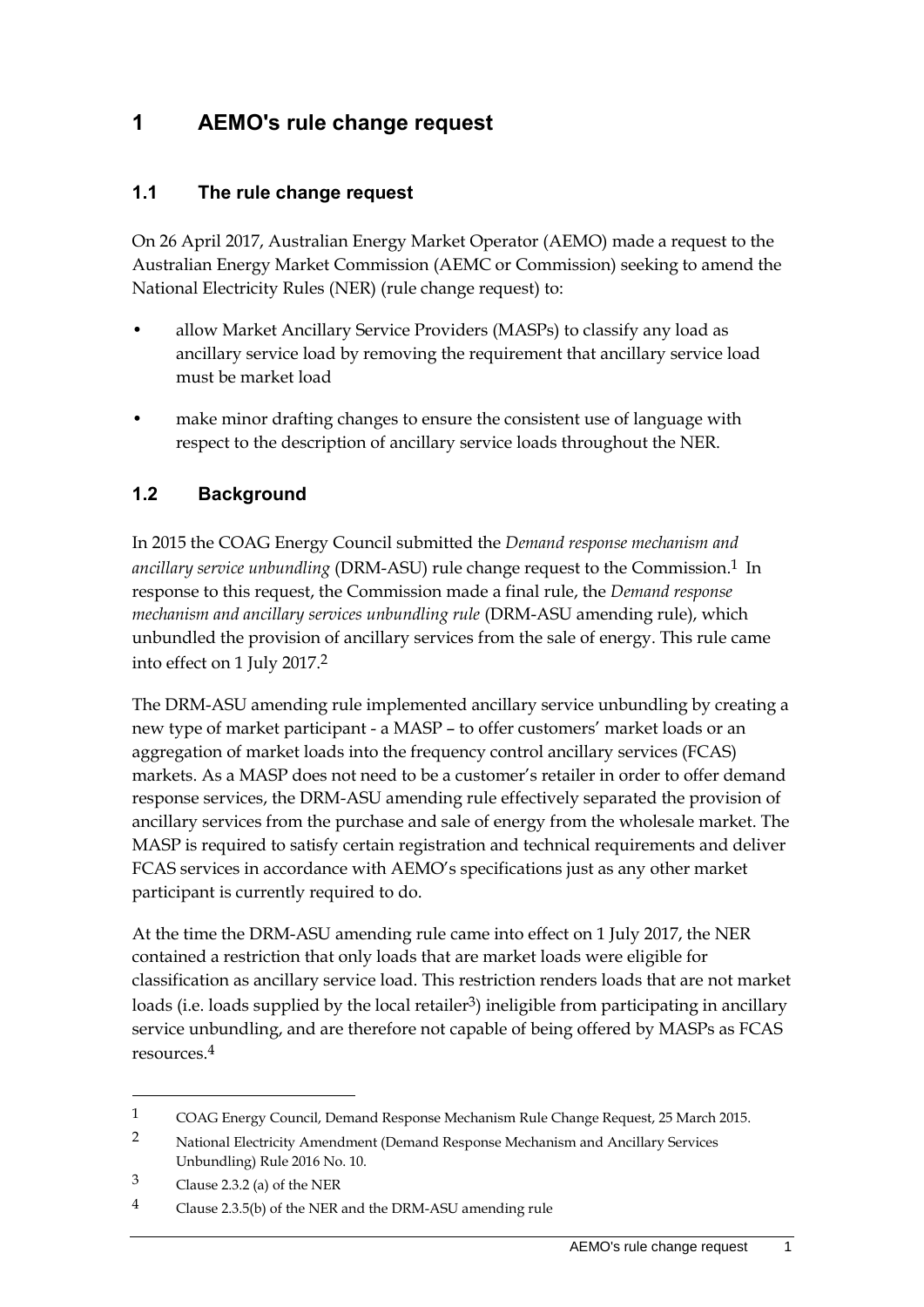Further background on the concepts of ancillary services and market loads can be found in appendix [A.](#page-15-0)

### <span id="page-5-0"></span>**1.3 Rationale for the rule change request**

In developing systems and procedures to implement the DRM-ASU amending rule, AEMO identified the market load restriction as an issue likely to reduce the benefits arising from ancillary service unbundling. AEMO considered the exclusion of non-market loads to be an outcome that did not appear to have been intended by the AEMC in making the DRM-ASU amending rule.<sup>5</sup> Therefore, AEMO proposed this rule change, which sought to fully implement the AEMC's policy intent in making the DRM-ASU amending rule.<sup>6</sup>

While market and non-market load is treated differently for metering and settlement purposes, AEMO viewed non-market load to be no less capable of meeting the technical requirements for providing FCAS.7 Therefore, the Commission understood that AEMO no longer considered it necessary to restrict the unbundling arrangements to only market loads. AEMO also noted in its rule change request that without the requested amendment, market participants would be required to manage more complex processes to validate that only market loads are registered as ancillary service loads.<sup>8</sup>

In addition, AEMO identified a drafting inconsistency between the current NER and the DRM-ASU amending rule. To address this issue, AEMO proposed a change to make the DRM-ASU amending rule consistent with other provisions in the NER, which would have the effect of making sure loads are used to *provide* market ancillary services, rather than loads *being* the service.9

### <span id="page-5-1"></span>**1.4 Solution proposed in the rule change request**

The rule change request aimed to extend eligibility for MASP classification as ancillary service load to all loads that are technically capable of providing FCAS. The suggested solution in the rule change request was to: $10$ 

• remove the market load restriction by amending rule 2.3AA.1 of the NER (as implemented by the DRM-ASU amending rule) to enable MASPs to provide market ancillary services through use of any loads, as well as other minor consequential amendments to the definitions of ancillary service load, ancillary service provider and MASP in Chapter 10 of the NER to reflect this change

<u>.</u>

10 Ibid, p. 8.

<sup>5</sup> AEMO, Classification of Loads as Ancillary Service Loads - Rule Change Request, 26 April 2017, p. 5.

<sup>6</sup> Ibid, p. 3.

<sup>7</sup> Ibid, p. 5.

<sup>8</sup> Ibid, p. 7.

<sup>9</sup> Ibid, p. 4.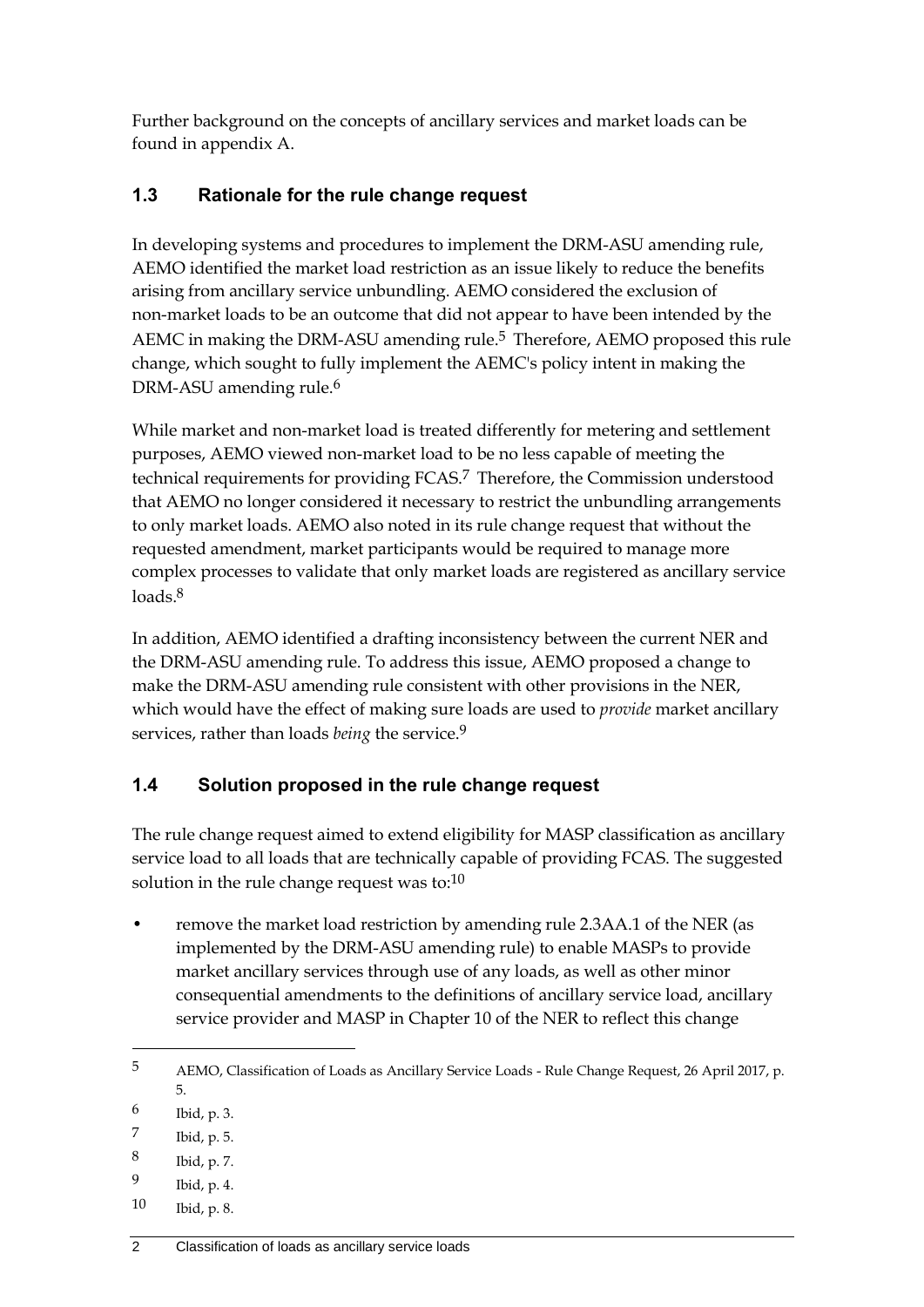- amend clause 2.3.5 to specify that a MASP in respect of a load and a market customer in respect of a market load can apply to AEMO for classification of those loads as an ancillary service load, as well as other consequential minor amendments to the remainder of clause 2.3.5 to reflect this change
- remove the restriction that market customers and MASPs can only apply to AEMO to *aggregate* market loads, by amending clause 3.8.3(a) to refer to loads rather than market loads
- amend clause  $2.3AA.1(b)(1)$  of the NER to use consistent drafting with clause 2.3.5(a) of the NER such that loads are used to provide market ancillary services, rather than loads being described as an offered service.

By referring to loads in respect of MASPs and to market loads in respect of market customers, the suggested solution would have the effect of:

- giving MASPs access to all loads that are technically capable of providing FCAS irrespective of whether the loads are classified as a market load or not for the provision of market ancillary services, subject to AEMO's eligibility requirements for a MASP being met, and receiving AEMO's approval
- allowing local retailers to register as a MASP, and so offer their local area customers the opportunity to use their loads to provide FCAS.

No other changes to the DRM-ASU amending rule were proposed in the rule change request. Electricity retailers who are not the local retailer would retain the ability to classify their own customer load as ancillary service load without needing to register as a MASP. All loads used for ancillary services would still be required to deliver FCAS in accordance with AEMO's market ancillary service specification and submit offers to the relevant FCAS markets in accordance with existing provisions in the rules. The eligibility requirements for a MASP would remain unchanged.<sup>11</sup>

#### <span id="page-6-0"></span>**1.5 The rule making process**

<u>.</u>

On 27 June 2017, the Commission published a notice under section 95 of the National Electricity Law (NEL) advising of its intention to commence the rule making process and consult in respect of the rule change request.<sup>12</sup> A consultation paper identifying specific issues for consultation was also published with the rule change request. Submissions closed on 25 July 2017.

<sup>11</sup> In order to be eligible for registration by AEMO as a MASP, applicants are still required to: identify units of load under their ownership, operation or control; show those loads are under their ownership, operation or control; demonstrate that the load has the requisite assets and equipment, such that the load can satisfy AEMO's requirements. See: NER, clause 2.3AA.1(b)(1).

<sup>12</sup> This notice was published under s. 95 and s. 96 of the National Electricity Law (NEL)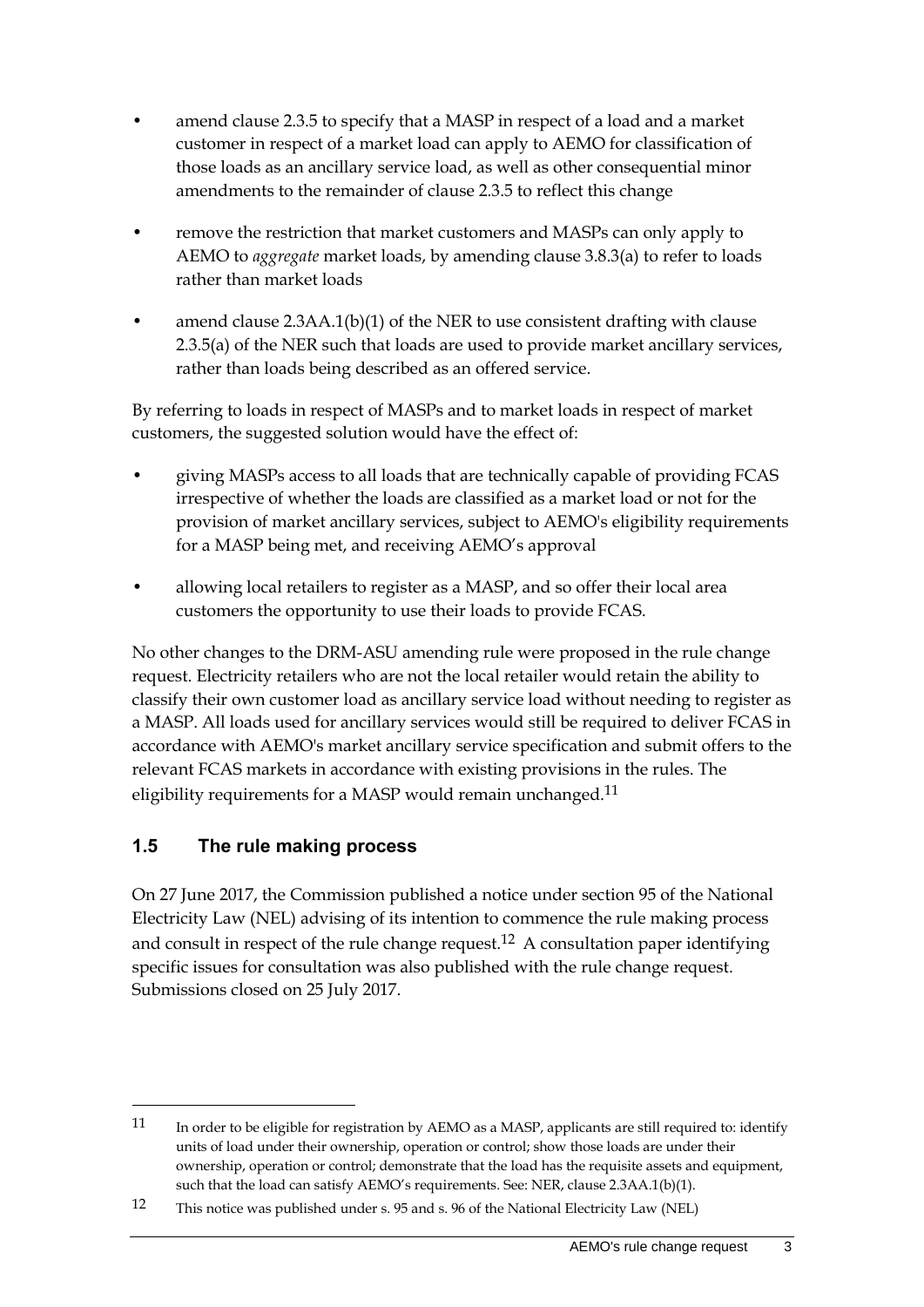The Commission received three submissions which were considered in the rule making process. They are available on the AEMC website.13

The Commission was of the view that the rule change request was a request for a non-controversial rule. Accordingly, the Commission proposed to expedite the rule change request under section 96 of the NEL, subject to any written requests not to do so. The closing date for receipt of written requests was 11 July 2017. No such requests were received. Accordingly, the rule change request was considered under an expedited process.14

1

<sup>13</sup> www.aemc.gov.au

<sup>14</sup> Section 96 of the NEL.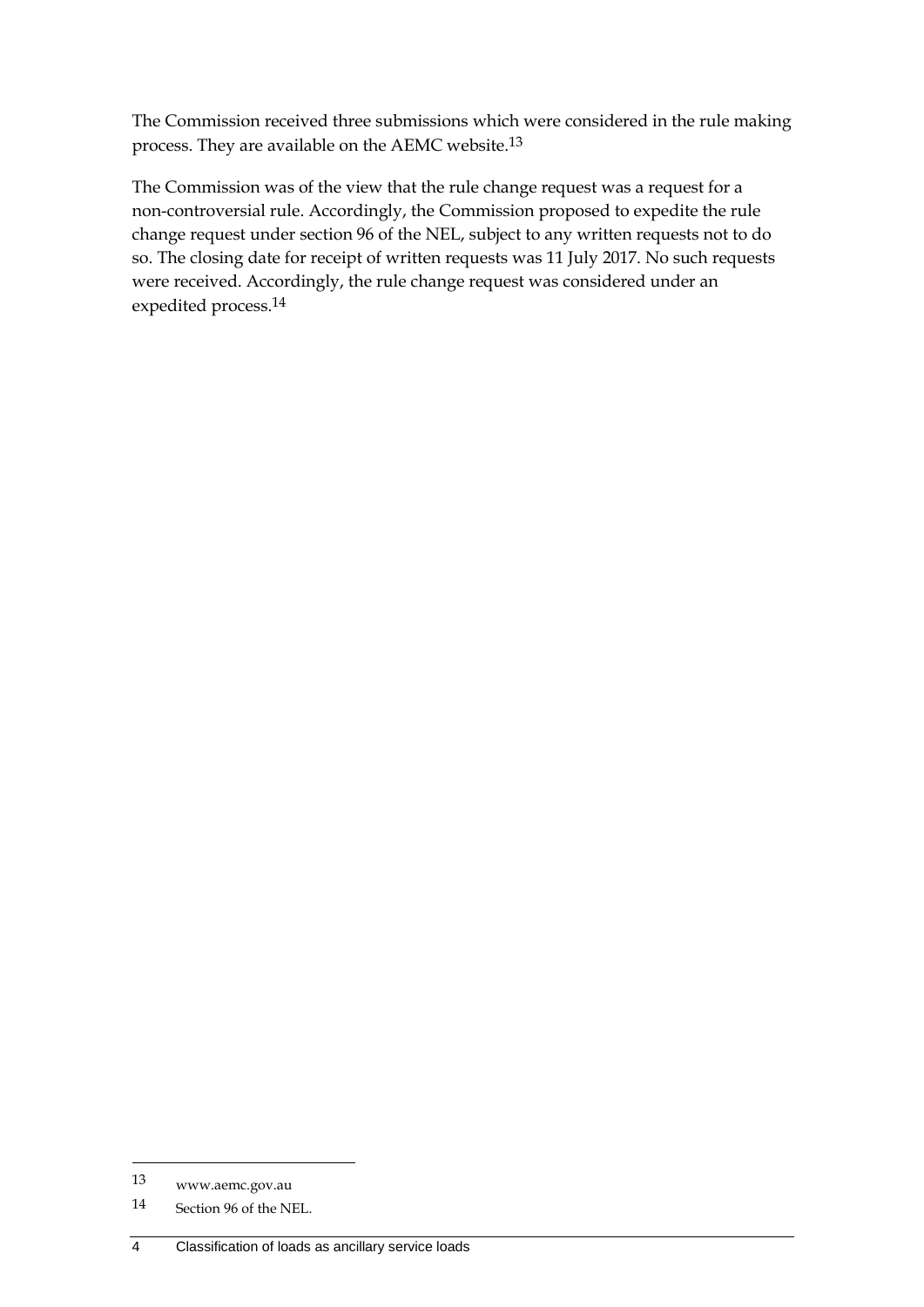### <span id="page-8-0"></span>**2 Final rule determination**

#### <span id="page-8-1"></span>**2.1 The Commission's determination**

In accordance with section 102 of the NEL, the Commission has made this final rule determination in relation to AEMO's *Classification of loads as ancillary service loads* rule change request.

In accordance with section 103 of the NEL, the Commission has determined to make, with amendments, the rule proposed by the rule proponent.

The Commission's reasons for making the rule, the key features of the final rule, and additional amendments made, are described further in this chapter.

#### <span id="page-8-2"></span>**2.2 Commission's considerations**

In assessing the rule change request the Commission considered:

- the Commission's powers under the NEL to make the rule
- the rule change request
- the fact that there is no relevant Ministerial Council on Energy (MCE) Statement of Policy Principles15
- submissions received during consultation
- the Commission's analysis as to the ways in which the proposed rule will, or is likely to, contribute to the achievement of the national electricity objective (NEO).

#### <span id="page-8-3"></span>**2.3 Commission's power to make the rule**

The Commission is satisfied that the rule as made falls within the subject matter about which the Commission may make rules. The rule as made falls within the matters set out in section 34 of the NEL, as it relates to the activities of persons (including registered participants) participating in the National Electricity Market (NEM) or involved in the operation of the national electricity system (s. 34(1)(a)(iii)).

#### <span id="page-8-4"></span>**2.4 Rule making test**

1

Under section 88(1) of the NEL the Commission may only make a rule if it is satisfied that the rule will, or is likely to, contribute to the achievement of the NEO.<sup>16</sup> This is the decision making framework that the Commission must apply.

<sup>15</sup> Under section 33 of the NEL the AEMC must have regard to any relevant MCE Statement of Policy Principles in making a Rule.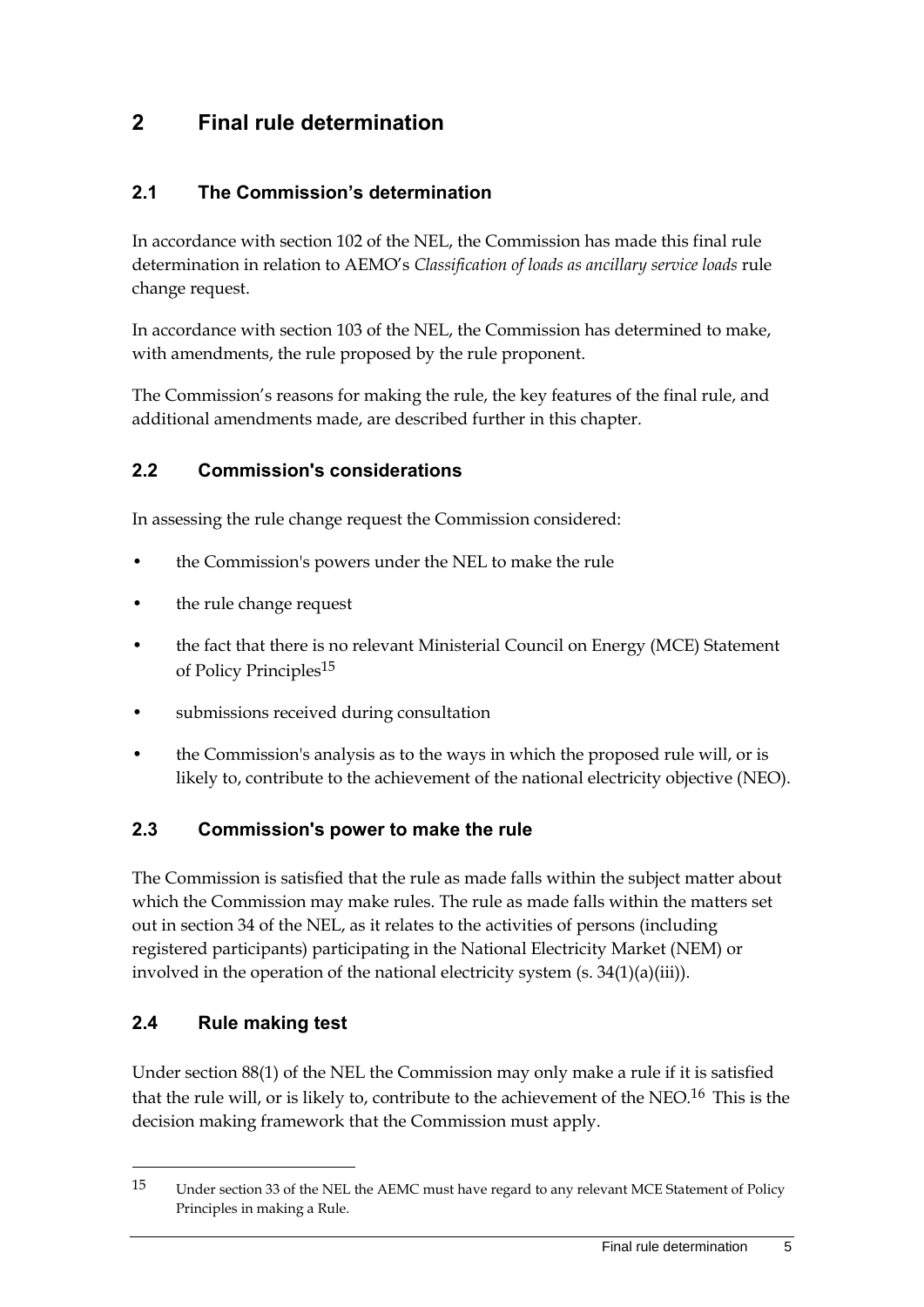The NEO is set out in section 7 of the NEL as follows:

"to promote efficient investment in, and efficient operation and use of, electricity services for the long term interests of consumers of electricity with respect to:

- (a) price, quality, safety, reliability and security of supply of electricity; and
- (b) the reliability, safety and security of the national electricity system."

#### **2.4.1 Northern Territory legislative considerations not required**

From 1 July 2016, the Commission assumed rule making responsibility for parts of the NER adopted by the Northern Territory. As the proposed rule relates to parts of the NER that currently do not apply in the Northern Territory, the Commission is not required to assess the proposed rule against additional elements required by Northern Territory Legislation.17

#### <span id="page-9-0"></span>**2.5 Assessment framework**

In assessing this rule change request, the Commission considers that the relevant aspects of the NEO are the promotion of efficient investment in, operation and use of electricity services with respect to price and security of supply.18

To give effect to the NEO, the following principles have been used to guide the assessment of this rule change request:

- **Promoting competition and consumer choice** Competition is a key driver of productivity and efficiency in markets which should result in lower prices for consumers in the long run. Effective competition also encourages innovation and improves consumer choice in the delivery of energy services. Therefore, a key consideration for the Commission has been the degree to which the proposed rule is likely to impact the competitive environment in the ancillary services market across the NEM.
- **Promoting system security** System security refers to maintaining the power system in a secure and safe operating state to manage the risk of major supply disruptions. Market ancillary control services, such as FCAS, play a significant role in maintaining system security. Therefore, the Commission has considered whether the proposed rule change is likely to potentially provide additional

<sup>16</sup> Section 88 of the NEL.

<sup>17</sup> National Electricity (Northern Territory)(National Uniform Legislations) Act 2015.

<sup>18</sup> Under section 88(2), for the purposes of section 88(1) the AEMC may give such weight to any aspect of the NEO as it considers appropriate in all the circumstances, having regard to any relevant MCE statement of policy principles.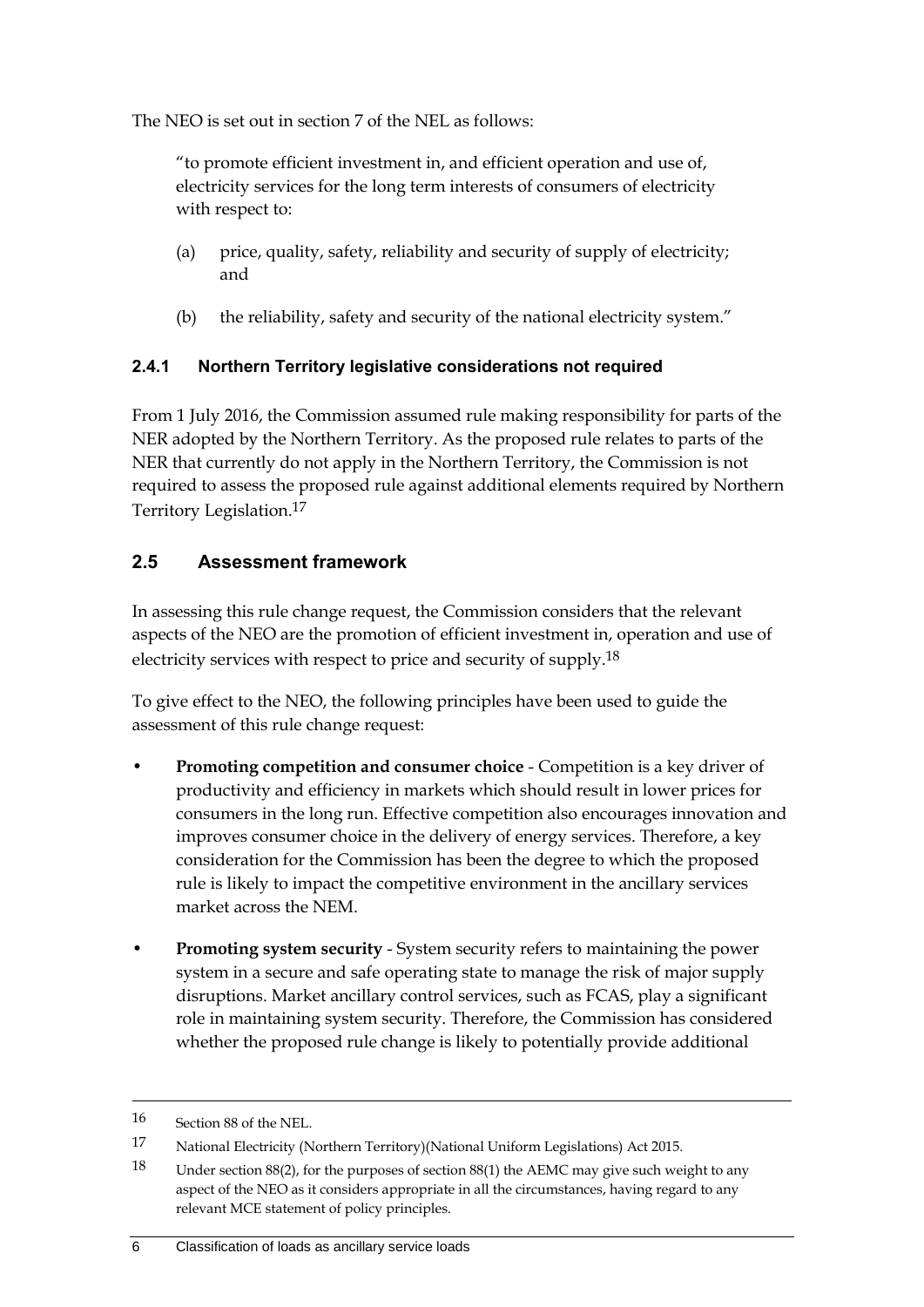resources to AEMO to be used for ancillary control services to manage power system security.

#### <span id="page-10-0"></span>**2.6 Commission's reasons**

<u>.</u>

Having regard to the issues raised in the rule change request and submissions, the Commission is satisfied that the final rule will, or is likely to contribute to the achievement of the NEO. This was supported by all submissions received to the consultation paper.19

#### **2.6.1 Promoting competition and consumer choice**

In making the DRM-ASU amending rule, the Commission noted that unbundling the provision of ancillary services from the provision of energy would open up competitive opportunities to offer services to help AEMO control frequency in the NEM.20 Deeper and more diverse FCAS markets have the potential to lead to more efficient prices, minimising the cost of these services.21 Therefore, removing the market load restriction will increase the number of customers eligible to participate in these markets, and is likely to further improve competition leading to lower FCAS prices than would have otherwise been the case.

The Commission considered whether there were risks to competition from local retailers being eligible to classify their local area load as ancillary service load. AEMO's proposal will enable local retailers to register as MASPs, and then classify their local area customers as ancillary service load for offer into FCAS markets. In areas without effective retail competition, local retailers may be provided with the opportunity to classify large quantities of customer load as ancillary service load.22 However, the Commission considers competition from other MASPs, as well as generators competing in FCAS markets, as likely to mitigate any risk of local retailers acquiring FCAS market power in regions without effective retail competition.

The Commission considered that removing the market load restriction will enhance consumer choice. Removing the market load restriction will extend ancillary service

<sup>19</sup> Submissions to consultation paper: Hydro Tasmania, p. 1; PIAC, p. 1; AEMO, p. 1.

<sup>20</sup> PIAC considered restricting eligibility to market load as unnecessarily dampening the competitive market for ancillary services, and likely to reduce benefits from lower ancillary service costs. See: PIAC, submission to consultation paper, 20 July 2017, p. 1. Hydro Tasmania viewed the proposal as enabling new and innovative solutions, which will result in increased competition in the provision of ancillary services that will ultimately benefit consumers. See: Hydro Tasmania, submission to consultation paper, 24 July 2017, p. 1.

<sup>21</sup> AEMC, Demand Response Mechanism and Ancillary Services Unbundling, Final Rule Determination, 24 November 2016, p. 90.

<sup>22</sup> The local retailer market share is not evenly distributed across the NEM. In areas without effective retail competition, some local retailers enjoy a dominant position in the retail electricity market. Therefore, some local retailers may be in the position to opportunistically utilise their market position so as to classify large quantities of captive customer load. Retail market concentration in this regard is an issue in Tasmania, the ACT, and regional Queensland. See: AEMC, 2017 AEMC Retail Energy Competition Review, 25 July 2017, pp. 223, 254, 297.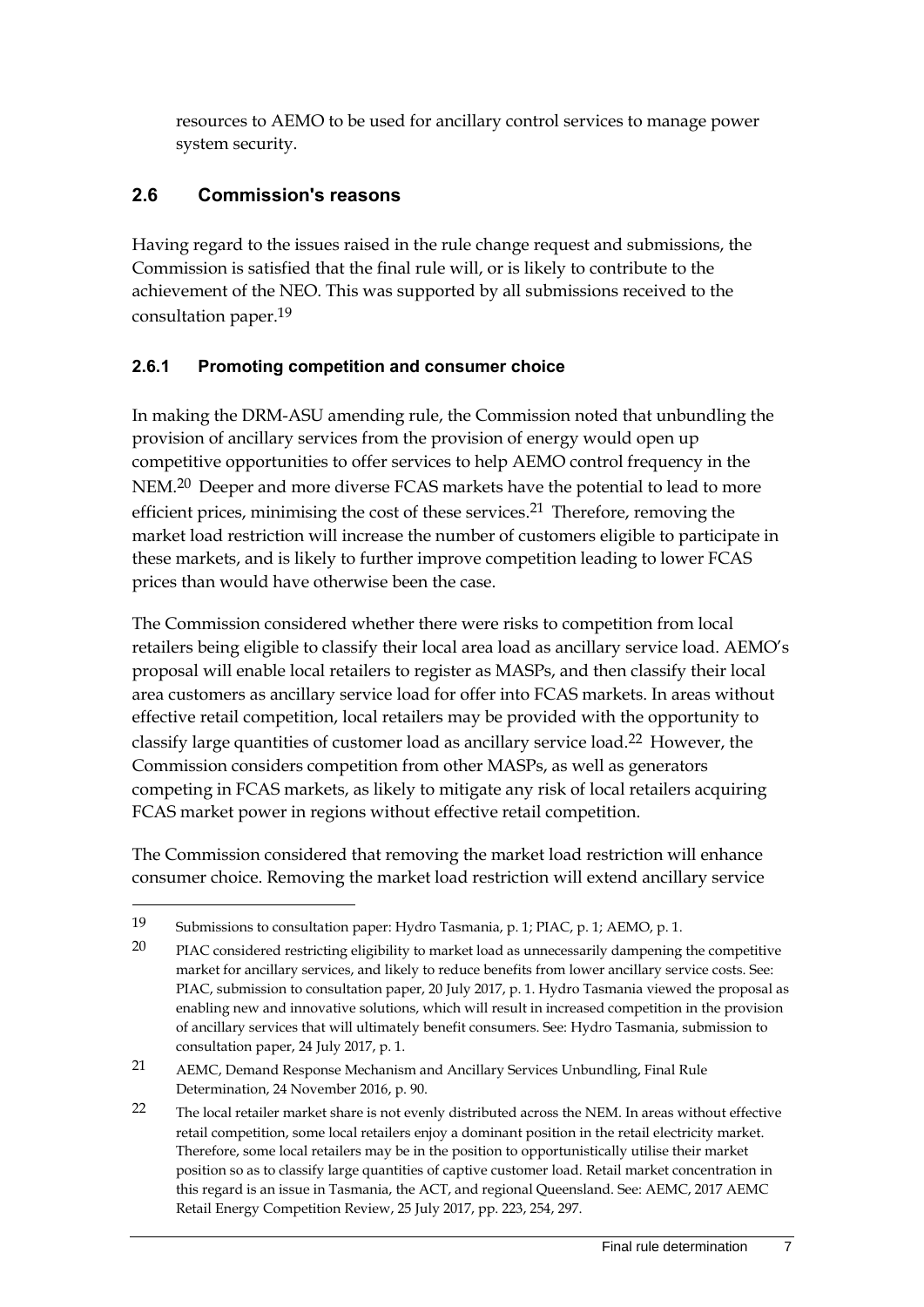eligibility to 38 per cent of all customers in the NEM who are served by their local retailer.23 AEMO noted that there are no technical reasons why customers with a local retailer are less able to provide ancillary services than customers with any other retailer. Therefore, removing the restriction to market load will provide all customers with access to the same opportunity to participate in FCAS, through their chosen energy service provider, irrespective of who their retail electricity supplier is. Prior to this, only customers who were not with their local retailer would be able to exercise this choice.

#### **2.6.2 Promoting security of supply**

The Commission considers removing the market load restriction is likely to promote security of supply in the NEM by increasing the amount of load eligible to be aggregated and offered into FCAS markets. This will enhance the potential resource available to AEMO for maintaining power system frequency in accordance with the frequency operating standards.24 For example, almost all load in Tasmania is non-market load, and so, if the market load restriction continued to be in place, this load would be ineligible to provide ancillary services. Expanding eligibility to non-market load could therefore provide additional resources to AEMO for managing frequency in Tasmania.

While Tasmania is an example of a NEM jurisdiction with a high level of non-market load, the Commission expects that this rule change is also likely to increase FCAS resources in other NEM jurisdictions both in the near and longer terms.25 As a result, the Commission considers that making all load eligible for MASP classification as ancillary service load is likely to result in a more secure power system than would otherwise have been the case.

#### <span id="page-11-0"></span>**2.7 Final rule**

<u>.</u>

For these reasons, the Commission considered that AEMO's proposal will promote the NEO, and has determined to remove the market load restriction, and make any load eligible for MASP classification as ancillary service load. Therefore, the final rule:

• amends clause 2.3.5 to replace references to market load with load so as to enable a registered MASP to obtain approval from AEMO to classify any load as ancillary service load, while retaining the restriction that market customers can only provide market loads for classification as ancillary service loads

<sup>23</sup> AEMC analysis utilising AEMO data

<sup>&</sup>lt;sup>24</sup> This was supported by AEMO's submission, who noted that removing the restriction is likely to increase the pool of resources on which AEMO may call for services to support system security. See: AEMO, submission to consultation paper, 26 July 2017, p. 1

<sup>25</sup> In addition to increasing the FCAS resources potentially available to AEMO under current market arrangements, the Commission also considers that non-market load could provide an additional source of fast frequency response resource in a future power system with low levels of synchronous inertia. Such future markets and their specification are being considered through the Commission's Frequency control frameworks review.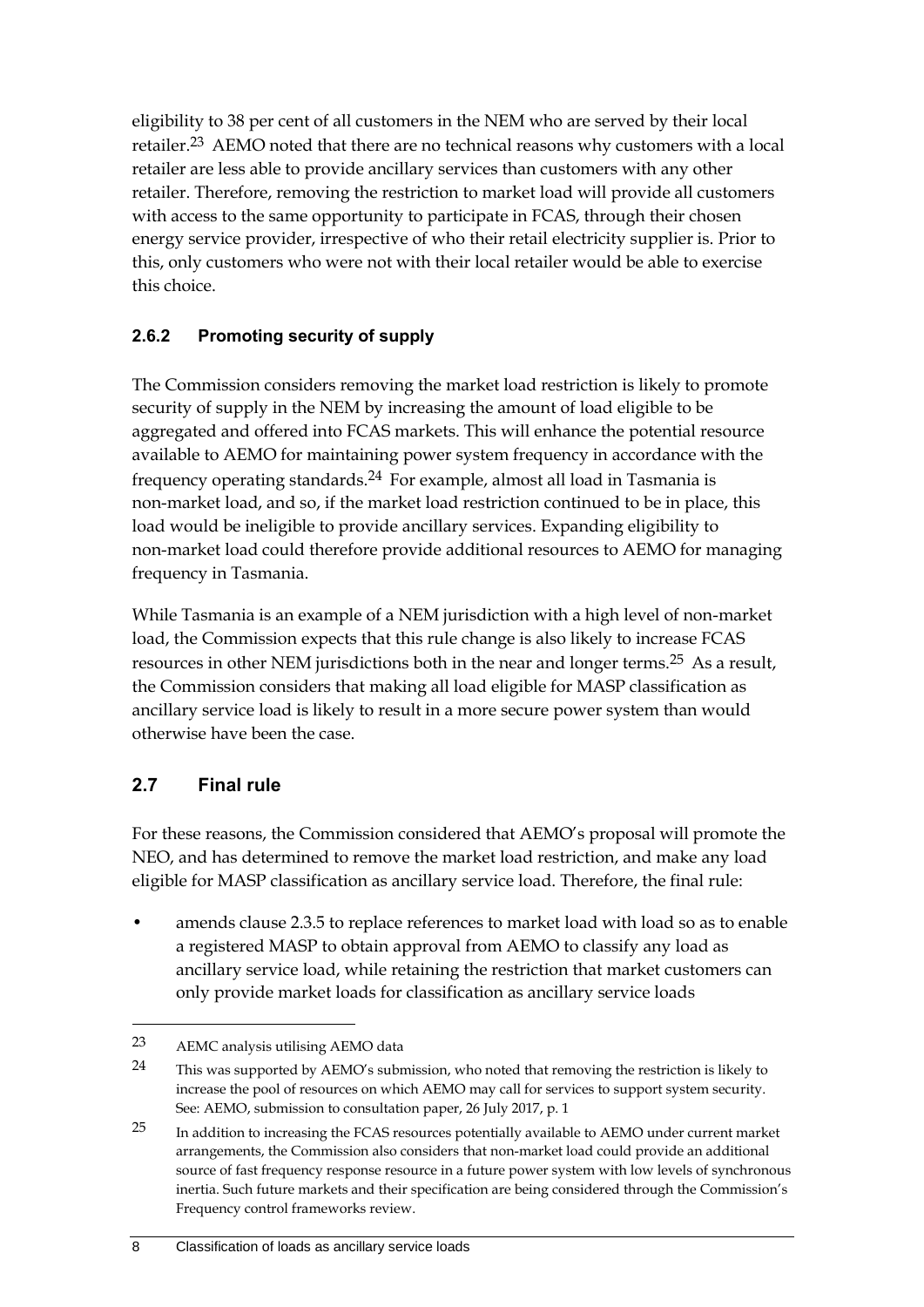- amends clause 2.3AA.1 by replacing references to market load with load so as to make a MASP eligible for registration by way of obtaining AEMO's approval to offer any load under its ownership, operation, or control as a market ancillary service, subject to each load being capable of meeting or exceeding relevant technical performance standards
- amends clause 3.8.3(a) to remove the restriction that market customers and MASPs can only aggregate market loads by instead referring to loads rather than market loads
- amends clause  $2.3AA.1(b)(1)$  to use consistent drafting with clause  $2.3.5(a)$  of the NER so that loads are used to provide market ancillary services, rather than loads being described as an offered service
- amends the definitions of *ancillary service load*, *Ancillary Service Provider*, and *Market Ancillary Service Provider* to reflect the fact that non-market load is now eligible to be used in the provision of market ancillary services.

As noted, the Commission has made a number of minor additional amendments, beyond those proposed by AEMO, so that all load is subject to consistent obligations across the NER in respect of ancillary services. In particular, two additional clauses were identified as requiring amendment. Therefore, the final rule also:

- amends clause 3.11.2(f) to extend the requirement to install and maintain equipment to monitor and record the response of an ancillary service load to cover all load acting as ancillary service load rather than solely applying to market load
- amends clause 4.9.3A(a) to extend AEMO's powers to issue ancillary services instructions to cover all load acting as ancillary service load rather than solely applying to market load
- amends clause 4.9.3A(c)(1) to extend the requirement for personnel or electronic facilities for the receipt of dispatch instructions to apply to all load used as ancillary service load rather than solely applying to market load.

### <span id="page-12-0"></span>**2.8 Implementation approach**

1

AEMO included indicative rule drafting with its rule change request.<sup>26</sup> AEMO's drafting revised the DRM-ASU amending rule to remove the term 'market' and solely referenced 'load' in respect of MASP classification of ancillary service load.

However, an alternative approach was canvassed in the consultation paper. This alternative approach would have involved amending the definition of market load, as

<sup>26</sup> See: http://www.aemc.gov.au/Rule-Changes/Classification-of-loads-as-ancillary-service-loads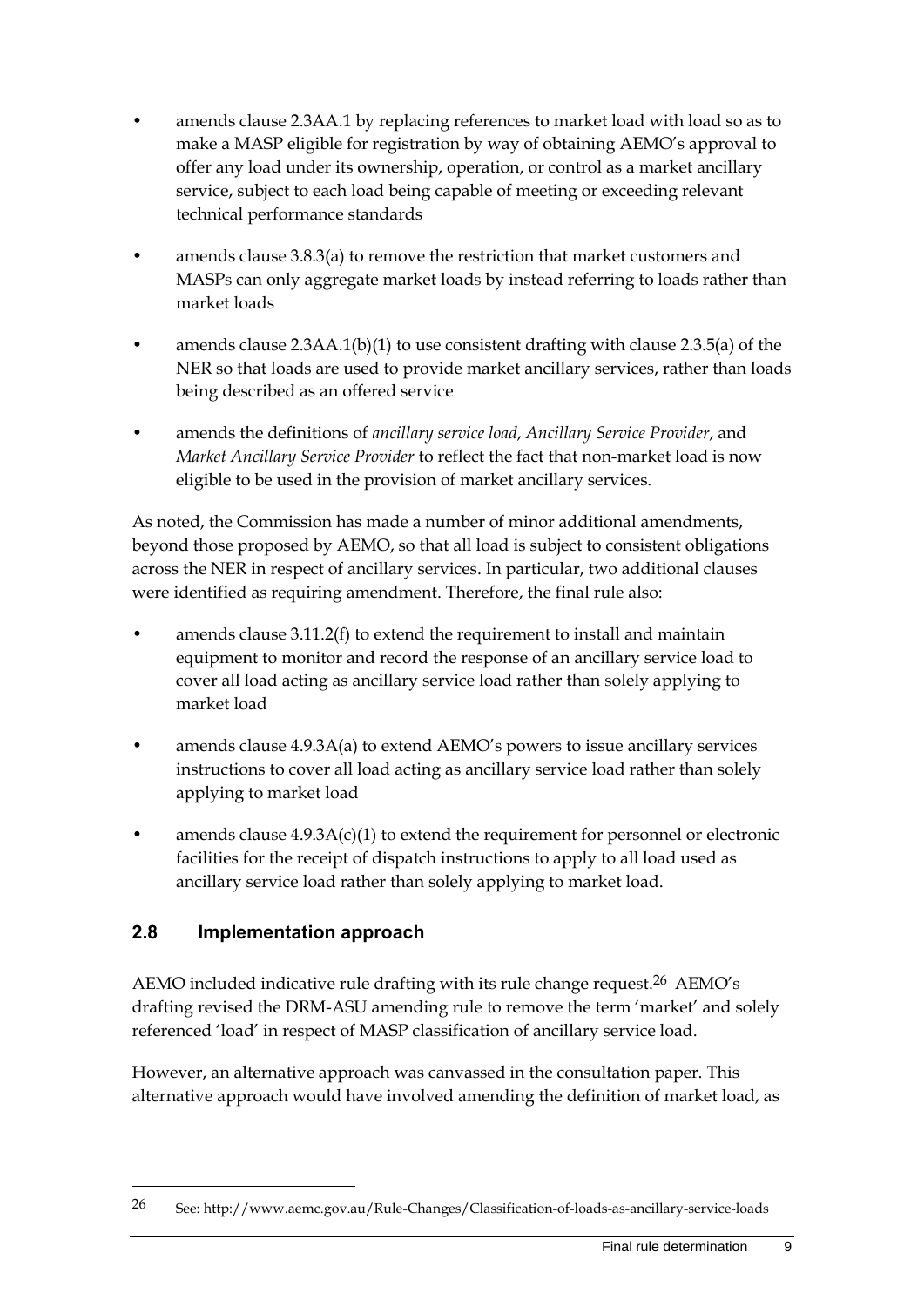set out in Chapter 10 of the NER, to deem non-market loads as market loads for the purpose of MASP activity.27

While AEMO considered either option as enabling non-market loads to be classified by MASPs as ancillary service loads, the alternative approach would have required drafting outside the MASP provisions. As the rule change request was being assessed as an expedited change, AEMO's view was that it was more appropriate to limit changes to the new (DRM-ASU) amendments only as this would make the scope of the change more transparent.28

The Commission agreed with AEMO's view and concluded that AEMO's proposed drafting was a simpler and more direct implementation approach than the alternative, which could have had the potential for unintended consequences.

AEMO has advised that it requires approximately three weeks to alter its documentation and administrative processes to implement the rule change. Therefore, the Commission has determined that the rule change will come into effect on 29 August 2017.

### <span id="page-13-0"></span>**2.9 Civil penalty and conduct provisions**

The final rule does not amend any clauses that are currently classified as civil penalty or conduct provisions under the NEL or National Electricity (South Australia) Regulations. The Commission does not propose to recommend to the COAG Energy Council that any of the proposed amendments made by the final rule be classified as civil penalties or conduct provisions.

<sup>27</sup> Such an approach was suggested by AEMO in its detailed design for the demand response mechanism initially envisioned by the COAG Energy Council. See: AEMO, Appendix B: Demand Response Mechanism and Ancillary Services Unbundling - Detailed Design, 15 November 2013, p. 105.

<sup>28</sup> AEMO, Rule Change Submission, 26 July 2017, p. 1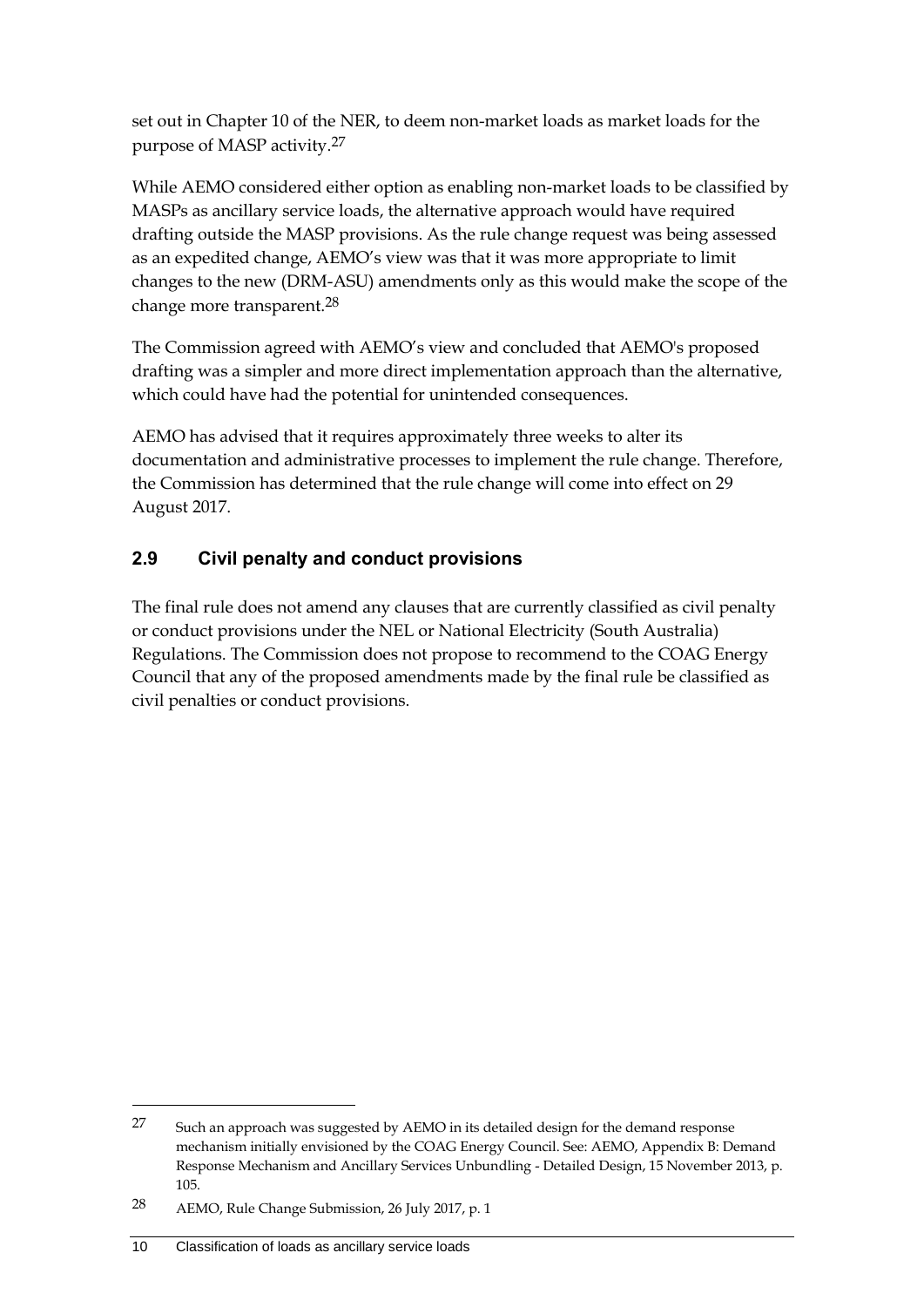## <span id="page-14-0"></span>**Abbreviations**

| <b>AEMC</b> | <b>Australian Energy Market Commission</b>  |
|-------------|---------------------------------------------|
| <b>AEMO</b> | Australian Energy Market Operator           |
| <b>FCAS</b> | <b>Frequency Control Ancillary Services</b> |
| <b>FFR</b>  | fast frequency response                     |
| <b>NEL</b>  | National Electrictiy Law                    |
| <b>NEM</b>  | National Electricity Market                 |
| <b>NEO</b>  | national electricity objective              |
| <b>NER</b>  | <b>National Electricity Rules</b>           |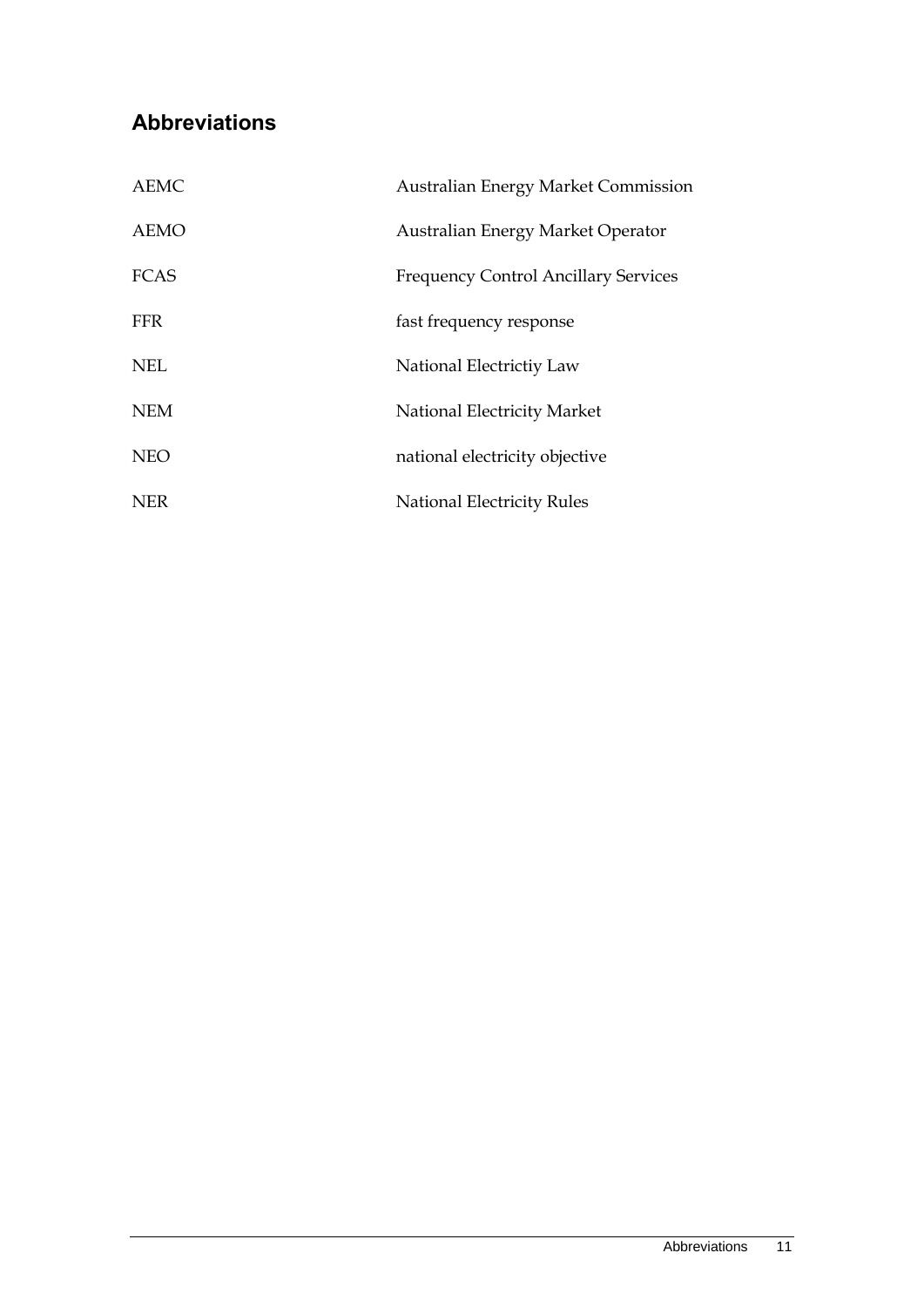## <span id="page-15-0"></span>**A Relevant background**

#### <span id="page-15-1"></span>**A.1 Ancillary services**

Ancillary services are essential to AEMO's management of power system security. These services maintain key technical characteristics of the system, including frequency, voltage, network loading and system restart processes. One such service is the FCAS that AEMO uses to maintain system frequency within the bounds specified by the frequency operating standards, both under normal operating conditions and/or to restore frequency following a contingency event such as loss of a major generating unit or transmission line.29

Driven by technological development and climate change policies, the NEM is currently experiencing a significant shift away from conventional synchronous generators and towards new, non-synchronous technologies, such as wind farms and solar panels. The Commission has identified that as the generation fleet evolves, new approaches are required to resist sudden frequency changes and therefore maintain power system security.

A final report for the System security market frameworks review and two draft determinations were published on 27 June 2017.<sup>30</sup> The final report contained a number of recommendations relevant to ancillary services, including an announcement that the AEMC will initiate a review into market frameworks necessary to support better frequency control: the Frequency control frameworks review. The review will consider current concerns with frequency performance in the NEM and how best to integrate faster frequency control services offered by load and other technologies into the current regulatory and market arrangements.

#### <span id="page-15-2"></span>**A.2 Market load**

<u>.</u>

Each region of the NEM is divided into local areas. Local areas are designated by jurisdictional governments and correspond to a geographical area which is allotted to a distribution network service provider (DNSP). Each local area has an associated local retailer.31

<sup>29</sup> There are markets for raise and lower regulation FCAS and six contingency FCAS markets divided into six-second, 60-second, and five-minute intervals for both raise and lower services. The six-second services are used to arrest major changes in frequency following a contingency event. The 60-second services are used to stabilise frequency. The five-minute services are delayed responses used to recover frequency to normal operating levels following a major change in frequency.

<sup>30</sup> See: http://www.aemc.gov.au/Major-Pages/System-Security-Review

<sup>31</sup> Chapter 10 of the NER defines a local retailer as "in relation to a local area, the customer who is: 1. a business unit or related body corporate of the relevant Local Network Service Provider; or 2. responsible under the laws of the relevant participating jurisdiction for the supply of electricity to franchise customers in that local area; or 3. if neither 1 or 2 is applicable, such other customer as AEMO may determine.